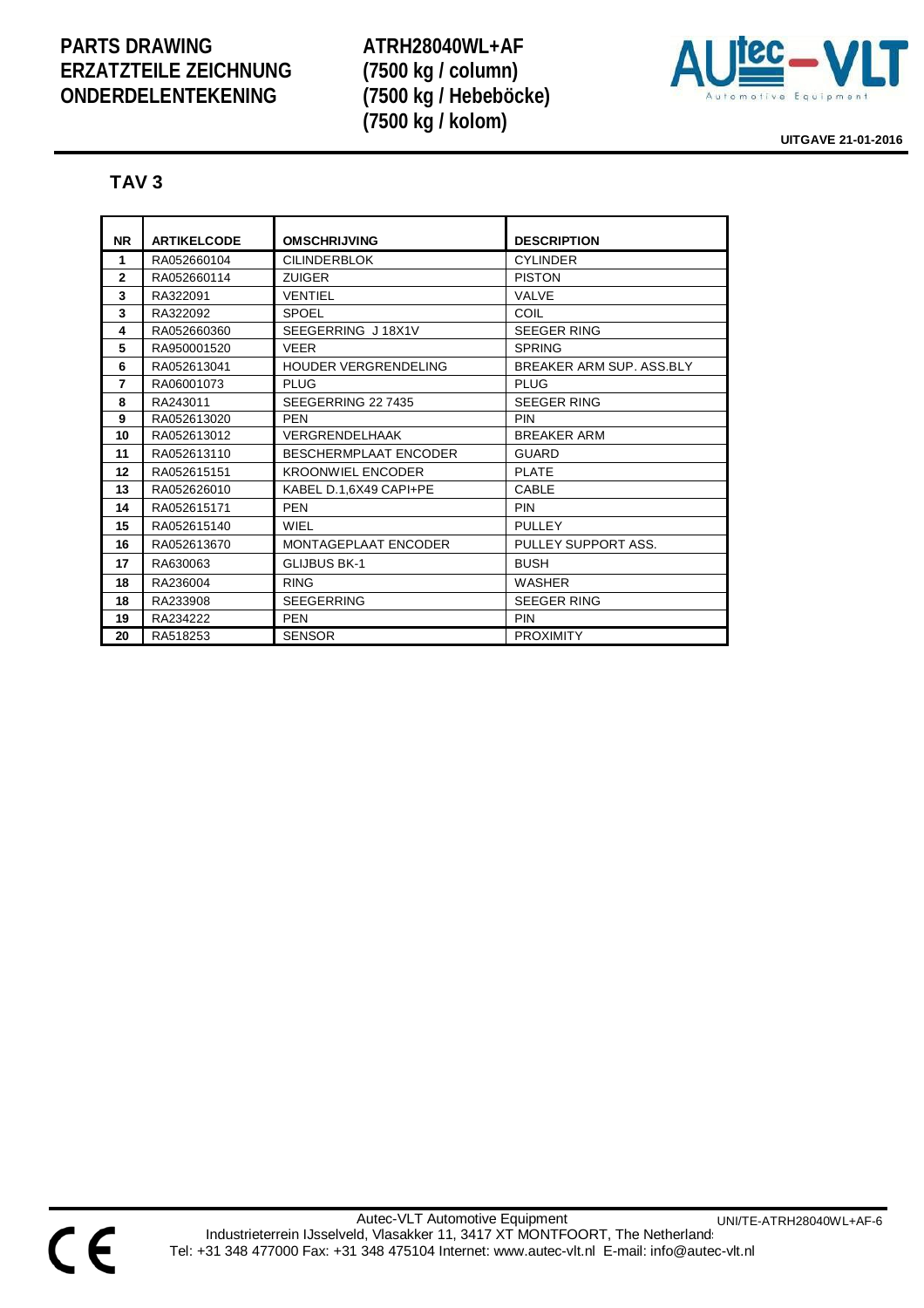**ATRH28040WL+AF (7500 kg / column) (7500 kg / Hebeböcke) (7500 kg / kolom)** 



**UITGAVE 21-01-2016** 



CE

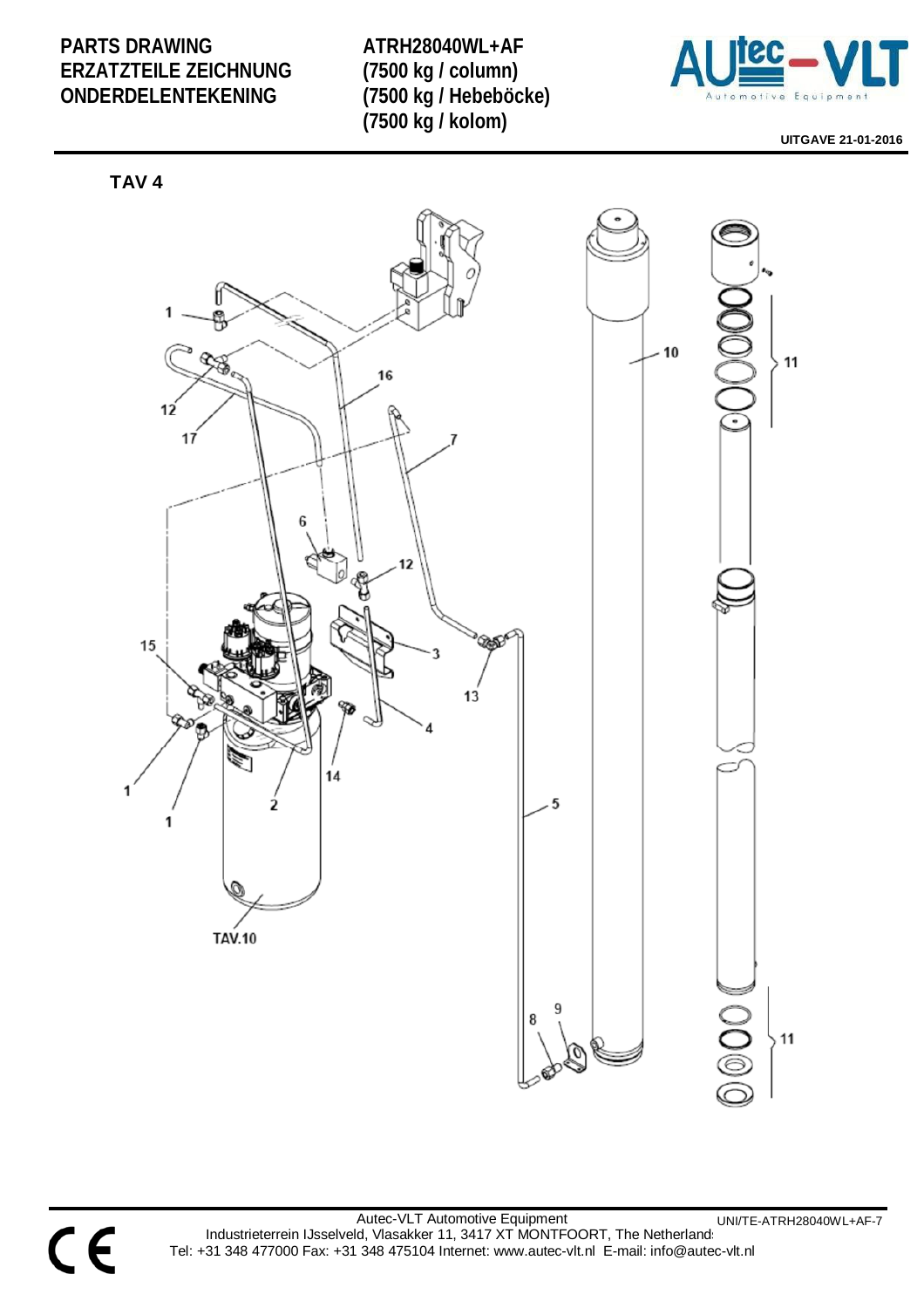**ATRH28040WL+AF (7500 kg / column) (7500 kg / Hebeböcke) (7500 kg / kolom)** 



**UITGAVE 21-01-2016** 

#### **TAV 4**

| <b>NR</b>    | <b>ARTIKELCODE</b> | <b>OMSCHRIJVING</b>       | <b>DESCRIPTION</b>    |
|--------------|--------------------|---------------------------|-----------------------|
| 1            | RA305024           | KOPPELING 1/4X10 PM TN9   | <b>FITTING</b>        |
| $\mathbf{2}$ | RA052660340        | <b>RETOURLEIDING</b>      | <b>DRAIN PIPF</b>     |
| 3            | RA052613590        | OPHANGBEUGEL              | <b>SUPPORT</b>        |
| 4            | RA052660390        | <b>LEIDING</b>            | <b>PIPF</b>           |
| 5            | RA052660300        | PERSI FIDING              | DELIVERY PIPE         |
| 6            | RA309564           | VENTIFI                   | VAI VF                |
| 7            | RA052660350        | PERSI FIDING              | DELIVERY PIPE         |
| 8            | RA304036           | KOPPELING, 1/4X10 TN9     | <b>FITTING</b>        |
| 9            | RA052613120        | <b>BEVESTIGINGBEUGEL</b>  | <b>BRACKET</b>        |
| 10           | RA052601020        | <b>HYDR. CILINDER D70</b> | CYLINDER D70          |
| 11           | <b>RAGU5000</b>    | REP KIT CILINDER D70      | <b>GASKET KIT D70</b> |
| 12           | RA306021           | T-STUK                    | <b>FITTING - T</b>    |
| 13           | RA305038           | <b>KNIEKOPPELING</b>      | <b>FITTING - L</b>    |
| 14           | RA304012           | KOPPELING 1/4             | <b>FITTING</b>        |
| 15           | RA306032           | T-STUK                    | <b>FITTING-T</b>      |
| 16           | RA052660380        | <b>RETOURLEIDING</b>      | <b>DRAIN PIPE</b>     |
| 17           | RA052660370        | <b>HYDR SLANG</b>         | <b>HOSE</b>           |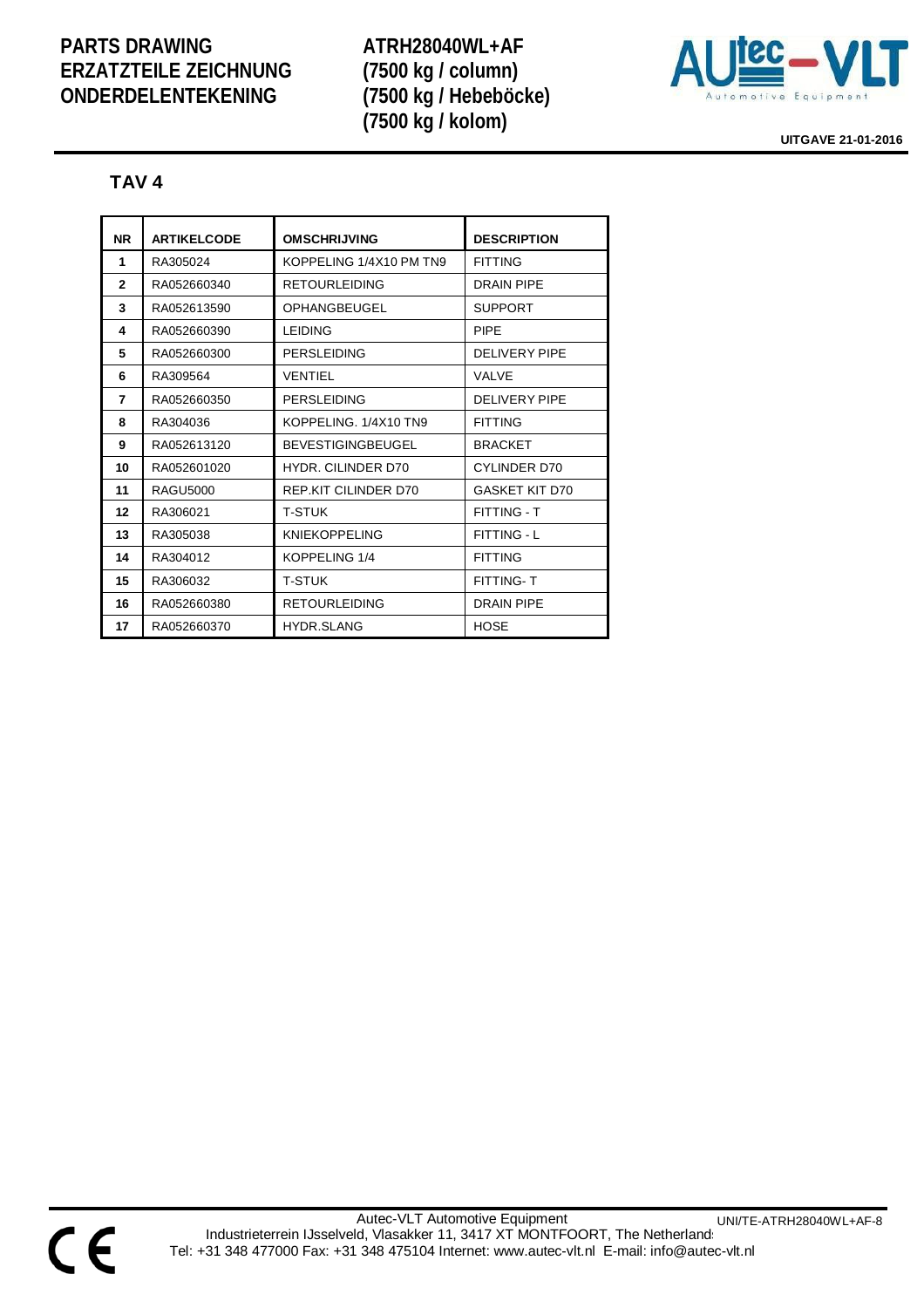**ATRH28040WL+AF (7500 kg / column) (7500 kg / Hebeböcke) (7500 kg / kolom)** 



**UITGAVE 21-01-2016** 



C E

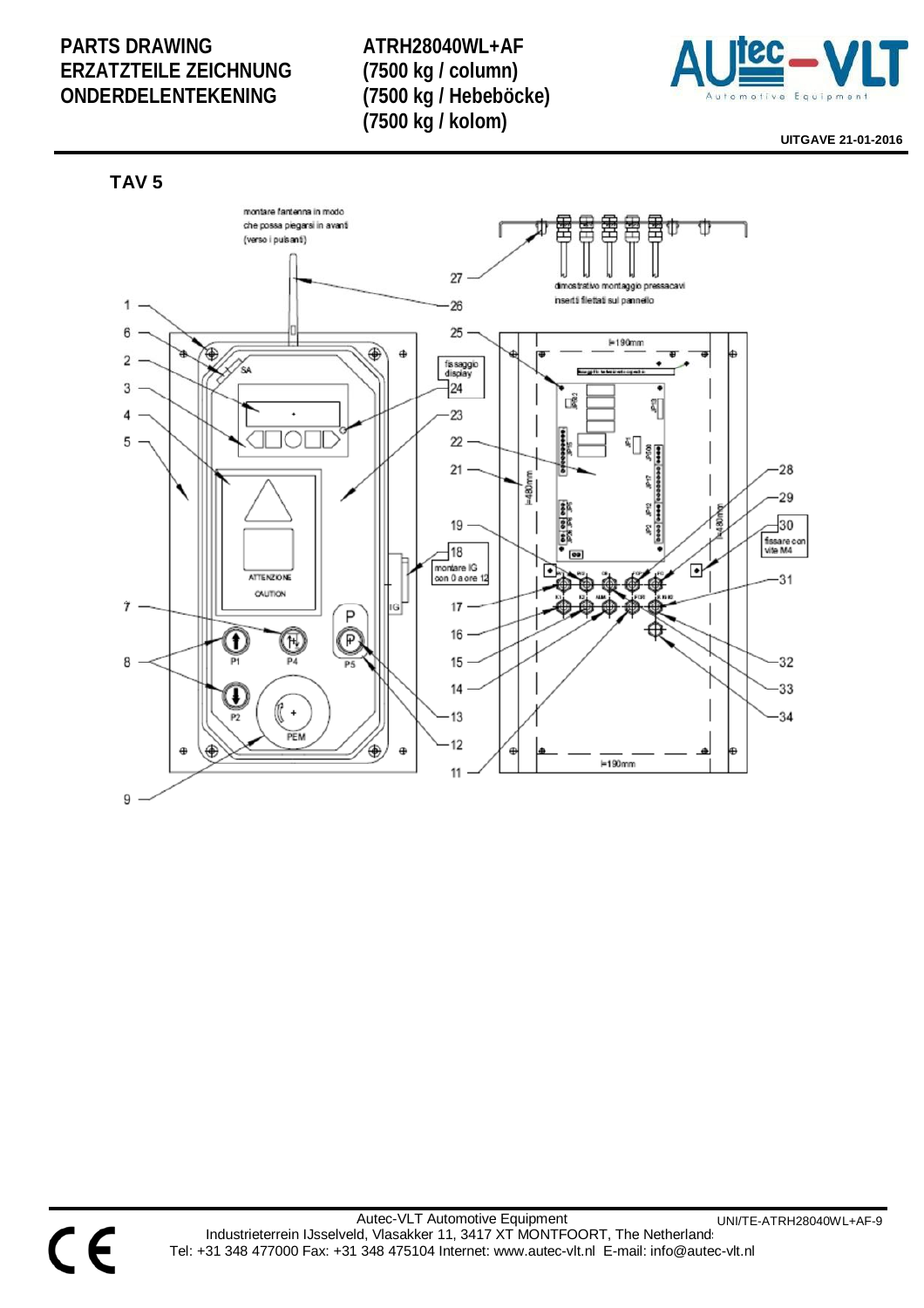**ATRH28040WL+AF (7500 kg / column) (7500 kg / Hebeböcke) (7500 kg / kolom)** 



**UITGAVE 21-01-2016** 

#### **TAV 5**

| <b>NR</b> | <b>ARTIKELCODE</b> | <b>OMSCHRIJVING</b>         | <b>DESCRIPTION</b>      |
|-----------|--------------------|-----------------------------|-------------------------|
|           | RA206128           | <b>SCHROEF M6x30</b>        | <b>SCREW</b>            |
| 1         | RA052615510        | <b>BUS</b>                  | <b>BUSH</b>             |
| 2         | RA19690            | <b>DISPLAY</b>              | <b>DISPLAY</b>          |
| 3         | RA10690            | <b>KEYBOARD</b>             | <b>KEYBOARD</b>         |
| 4         | RA999919390        | <b>WAARSCHUWINGSSTICKER</b> | LABEL                   |
| 5         | RA052615500        | <b>MONTAGEPLAAT</b>         | <b>PLATE</b>            |
| 6         | RA569046           | <b>ZOEMER</b>               | <b>BUZZER</b>           |
| 7         | RA517056AS1        | DRUKKNOP ENKELE KOLOM       | <b>PUSH BUTTON</b>      |
| 8         | RA517165AS         | DRUKKNOP HEFFEN/DALEN       | PUSH BUTTON             |
| 9         | RA517171AS         | <b>NOODSTOPKNOP</b>         | <b>EMERGENCY BUTTON</b> |
| 10        |                    |                             |                         |
| 11        | RA052665350        | <b>KABEL FCP2</b>           | FCP2 UNIT               |
| 12        | RA052613700        | STICKER "P"                 | LABEL                   |
| 13        | RA517169ASi        | DRUKKNOP PARKEERSTAND       | PUSH BUTTON ASS.BLY     |
| 14        | RA052665320        | KABEL                       | CABLE                   |
| 15        | RA052665300        | KABEL K2                    | CABLE K2                |
| 16        | RA052665290        | KABEL K1                    | CABLE K1                |
| 17        | RA052665260        | KABEL EV1                   | CABLE EV1               |
| 18        | RA518282           | HOOFDSCHAKELAAR 12A 2P      | <b>MAIN SWITCH</b>      |
|           | RA518283           | <b>STICKER</b>              | <b>STICKER</b>          |
| 19        | RA052665270        | KABEL EV2                   | CABLE EV2               |
| 20        |                    |                             |                         |
| 21        | RA412077           | PAKKING 20X5                | <b>STICKER</b>          |
| 22        | RA19500            | <b>HOOFD PRINTPLAAT</b>     | ELECTRONIC CARD         |
| 23        | RA052665250        | DEKSEL BEDIENINGSKAST       | COVER                   |
|           | RA220052           | <b>SCHROEF</b>              | <b>SCREW</b>            |
|           |                    | AFSTANDSBUS M3              | <b>SPACER</b>           |
| 24        |                    | RING Ø3,2 ZN                | <b>WASHER</b>           |
|           |                    | MOER M3 ZN                  | NUT                     |
| 25        | RA569012           | <b>AFSTANDSHOUDER</b>       | <b>SPACER</b>           |
| 26        | RA19663            | <b>ANTENNE</b>              | AEREAL                  |
| 27        | RA251107           | SCHROEFDRAAD 9203A/M6/8Z    | <b>THREADED INSERT</b>  |
| 28        | RA052665340        | KABEL FCP1                  | FCP1 UNIT               |
|           | RA052665310        | KABEL FC1                   | CALBE FC1               |
| 29        | RA052665370        | KABEL FC1                   | CABLE FC1               |
| 30        | RA599090           | PAKKING STICKER             | SUPPORT STICKER         |
| 31        | RA052665330        | KABEL K1/K2                 | CABLE K1/K2             |
|           | RA599428           | WARTEL M12X1,5              | <b>CAbLE GRIPPER</b>    |
| 32        | RA599431           | <b>MOER M12X1,5</b>         | RING NUT                |
| 33        | RA052665380        | KABEL CB                    | CABLE                   |
| 34        | RA599431           | <b>MOER M12X1,5</b>         | <b>RING NUT</b>         |
|           | RA599434           | <b>PLUG M12X1,5</b>         | <b>PLUG</b>             |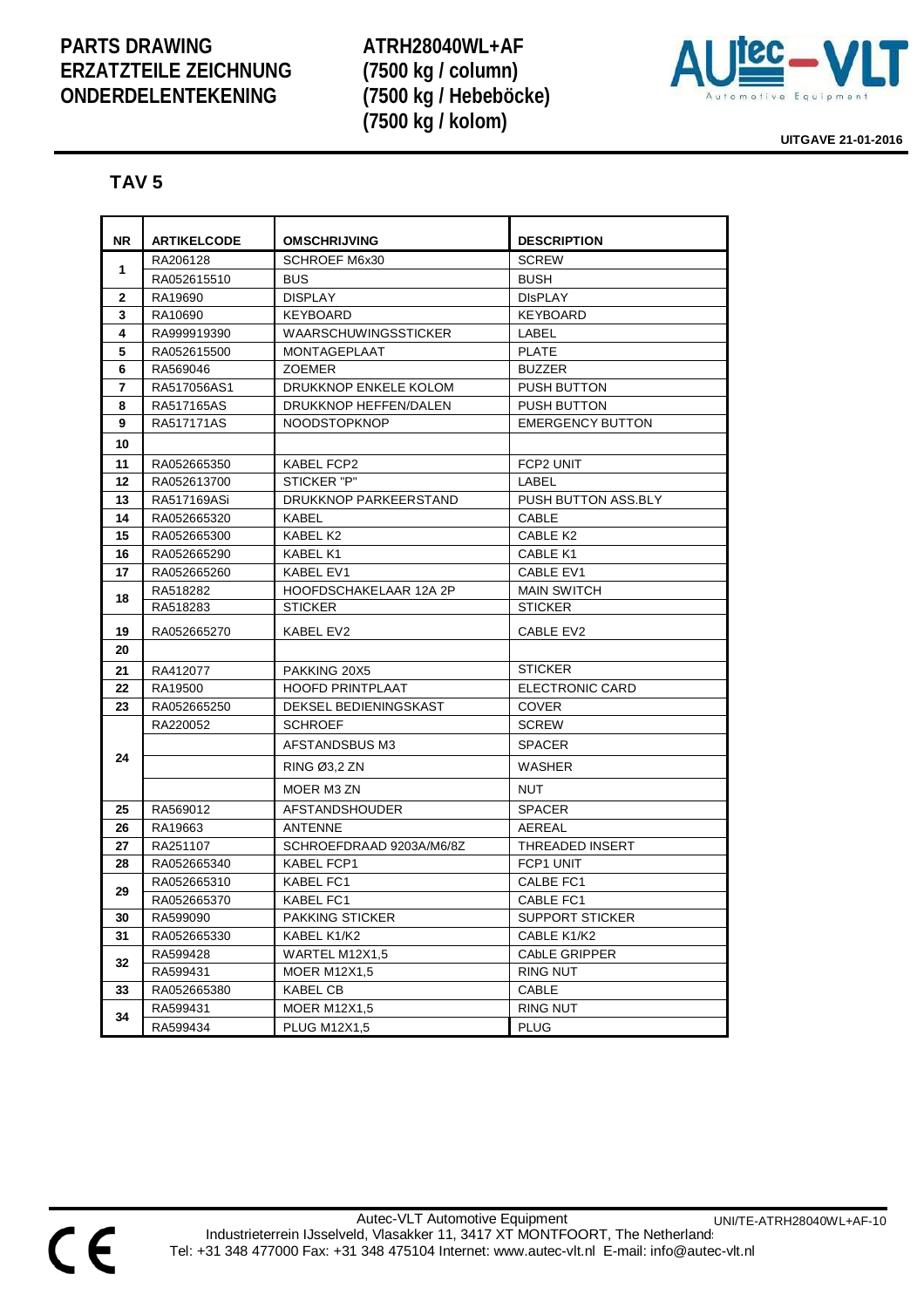**ATRH28040WL+AF (7500 kg / column) (7500 kg / Hebeböcke) (7500 kg / kolom)** 



**UITGAVE 21-01-2016** 

**TAV 6** 



Autec-VLT Automotive Equipment Industrieterrein IJsselveld, Vlasakker 11, 3417 XT MONTFOORT, The Netherlands Tel: +31 348 477000 Fax: +31 348 475104 Internet: www.autec-vlt.nl E-mail: info@autec-vlt.nl UNI/TE-ATRH28040WL+AF-11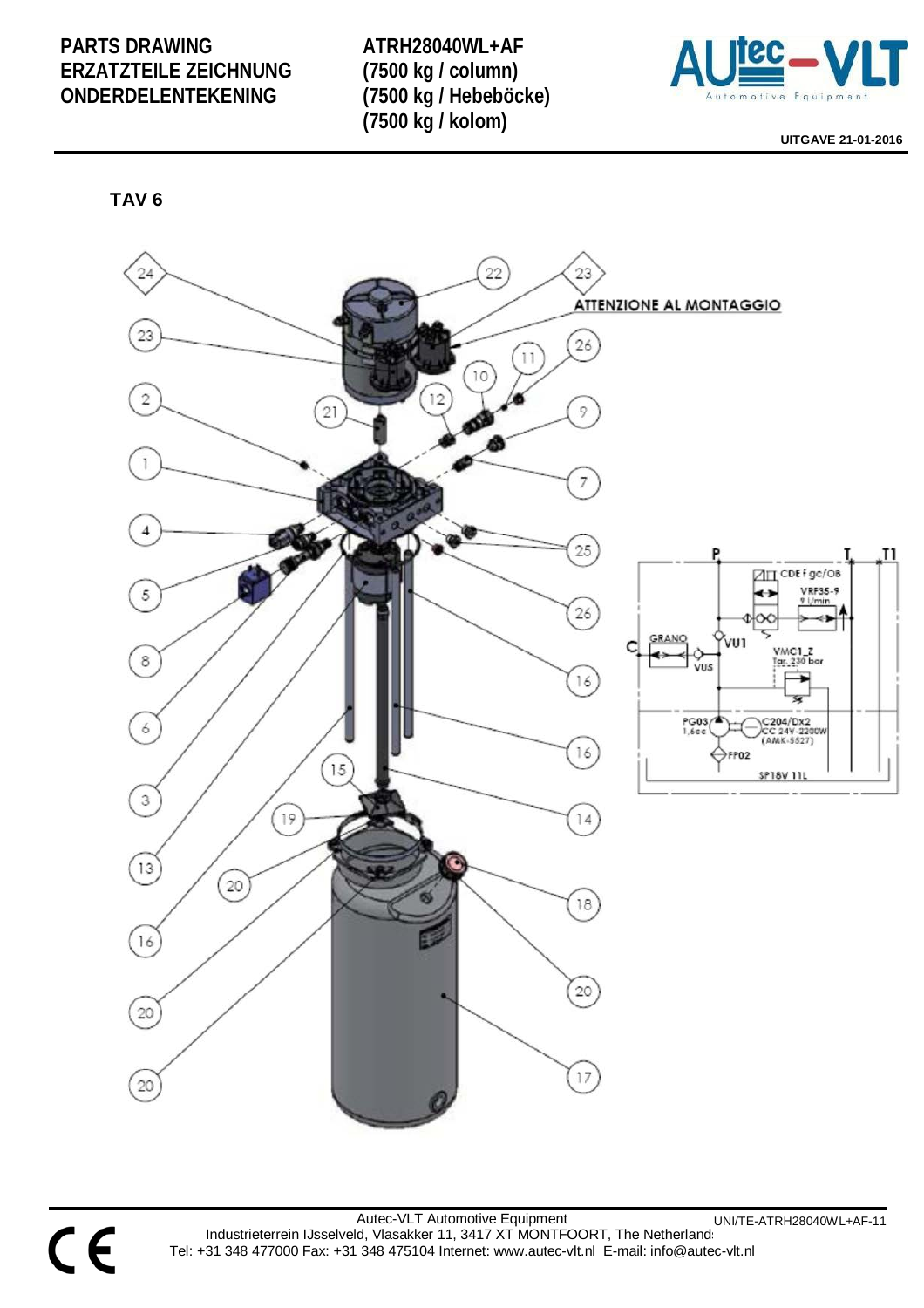**ATRH28040WL+AF (7500 kg / column) (7500 kg / Hebeböcke) (7500 kg / kolom)** 



**UITGAVE 21-01-2016** 

#### **TAV 6**

| <b>NR</b>               | <b>ARTIKELCODE</b> | <b>OMSCHRIJVING</b>                  | <b>DESCRIPTION</b>           |
|-------------------------|--------------------|--------------------------------------|------------------------------|
|                         |                    |                                      |                              |
| $\mathbf{1}$            | RA052670400        | HYDR. BLOK KEL27; A1F                | <b>HYDR. BLOCK</b>           |
| $\mathbf 2$             | RA052670110        | PLUG Ø8                              | PLUG EXPANDER Ø8             |
| 3                       | RA052670120        | O-RING NBR 70SH, 112,00X3,00         | O-RING                       |
| $\overline{\mathbf{4}}$ | RA052670130        | VENTIEL (MAX VMC1 360 BAR)           | <b>VALVE</b>                 |
| 5                       | RA052670340        | <b>EENRICHTINGVENTIEL VU1</b>        | VALVE VU1                    |
| 6                       | RA052670410        | DAALVENTIEL VE2-NC-DT-EM Ø12,7 DC    | <b>LOWERING VALVE</b>        |
| $\overline{\mathbf{r}}$ | RA052670420        | <b>FLOW BEGRENZER 9 L/MIN</b>        | <b>VALVE</b>                 |
| 8                       | RA052670430        | SPOEL 24Vdc-18W N-H13                | <b>COIL</b>                  |
| $\boldsymbol{9}$        | RA052670180        | PLUG TC3 3/4-16UNF, H=19. M10        | <b>PLUG</b>                  |
| 10                      | RA052670190        | PLUG TM4 1/4" M6                     | <b>PLUG</b>                  |
| 11                      | RA052670200        | SCHROEF PG-UNI5923 M6X6 Ø1.0         | <b>SCREW</b>                 |
| 12                      | RA052670380        | <b>EENRICHTINGVENTIEL VU5</b>        | <b>VALVE</b>                 |
| 13                      | RA052670440        | HYDR. POMP GR1 - 1,60CC - S - 302 SX | <b>PUMP</b>                  |
| 14                      | RA052670450        | AANZUIGBUIS 3/8" L=340               | FILTER 3/8" L=340            |
| 15                      | RA052670240        | AANZUIGFILTER 3/8"                   | FILTER 3/8"                  |
| 16                      | RA052670460        | LEIDING M12X1 L=350                  | PIPE M12X1 L350              |
| 17                      | RA052670260        | OLIERESERVOIR Ø123, 11,0LT. B        | PLASTIC TANK Ø123, 11,0LT. B |
| 18                      | RA052670390        | <b>VULDOP</b>                        | <b>PLUG</b>                  |
| 19                      | RA052670270        | BEVESTIGINGSRING H9 Ø110-130         | CAMP H9 Ø110-130             |
| 20                      | RA052670470        | SPECIALE MOER M6                     | SPECIAL NUT M 6              |
| 21                      | RA052670480        | KOPPELING FC02 160-220               | <b>JOINT</b>                 |
| 22                      | RA052670490        | EL.MOTOR CC 24V-2200W (AMJ5239)      | MOTOR CC 24V-2200W (AMJ5239) |
| 23                      | RA052670500        | <b>RELAIS 24V-150ATR</b>             | <b>VALVE</b>                 |
| 24                      | RA052670270        | BEVESTIGINGSRING H9 Ø110-130         | CAMP H9 Ø110-130             |
| 25                      | RA052670290        | PLUG MET O-RING, 1/4"                | <b>PLUG</b>                  |
| 26                      | RA052670330        | PLASTIC PLUG 1/4"                    | PLASTIC PLUG 1/4"            |